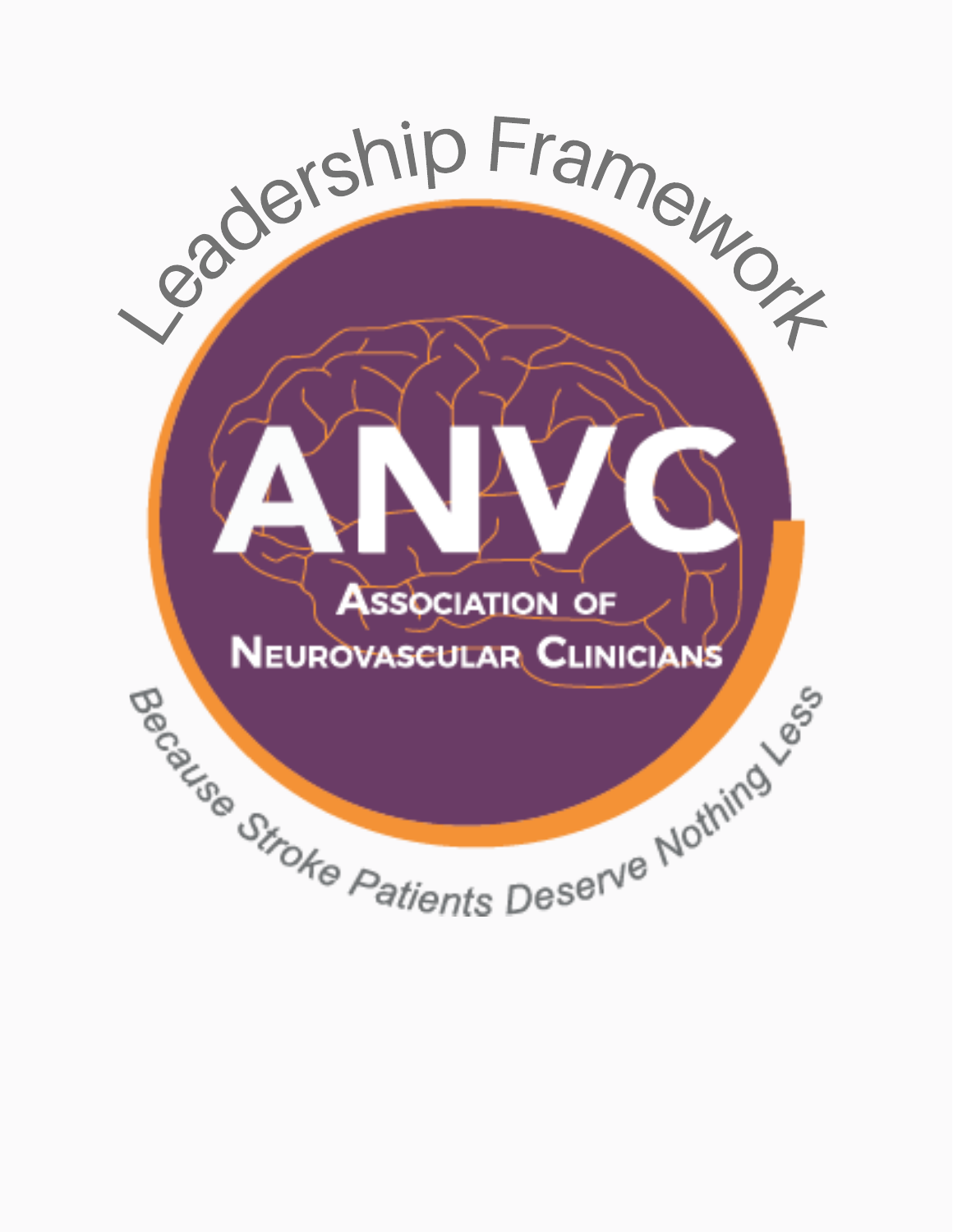#### **ANVC Leadership Framework**

Leadership encompasses a diverse set of skills and an ability to reflect and respond to ever changing environments, people, and situations. ANVC leaders require a unique set of attributes to grow and support the organization and its members. While these leadership attributes may change over time, in considering the needs of the organization for the next 10 years, the ANVC Board of Directors has methodically identified key characteristics that are needed by current and future leaders to ensure excellence in neurovascular leadership consistent with our organizational *Vision* and *Mission*.

ANVC's *Vision* or preferred future states that, *ANVC is dedicated to the creation of seamless neurovascular services led by evidence-empowered clinicians, that fully support the holistic needs of patients and their families*.

ANVC's *Mission* aims to drive initiatives that will promote achievement of our organizational Vision stating, *As the number one cause of preventable disability, neurovascular disease demands excellence in clinical services to reduce disability and death. Neurovascular clinicians depend on ANVC to empower them with knowledge and skills, because our patients deserve nothing less*.

To best support attainment of ANVC's *Vision* and the development and implementation of organizational initiatives consistent with our *Mission*, leaders of ANVC must embody the following leadership attributes described in detail below.

# *Visionary*

ANVC leaders must be *forward thinkers* that are capable of identifying future trends, the implication of technological growth, and both practice and societal needs. As visionaries, ANVC leaders should be *inspirational* in their ability to convey a sense of followership and engagement among members, industry partners, and other strategic associates. A capability for *conceptual thinking* is foundational to visionary leadership, promoting critical analyses and strategic planning that positions ANVC to *seek opportunities* that support our *Vision* and *Mission*.

# *Knowledgeable*

ANVC leaders must be authentic *neurovascular clinical experts* capable of identifying and developing organizational resources to support clinical practice excellence. This expertise must extend to knowledge of global clinical practice issues and emerging international research capable of driving practice change. Inherent in this expertise is an ability for *personal and professional insight and reflection* that promotes acknowledgement of knowledge limitations and identification of others whose knowledge strengths support identified weaknesses. ANVC leaders must be *life-long learners* that *pursue advancement of knowledge* and *embrace evidence-based practices* that *ensure excellence* in the quality of neurovascular clinical practice and systems of care.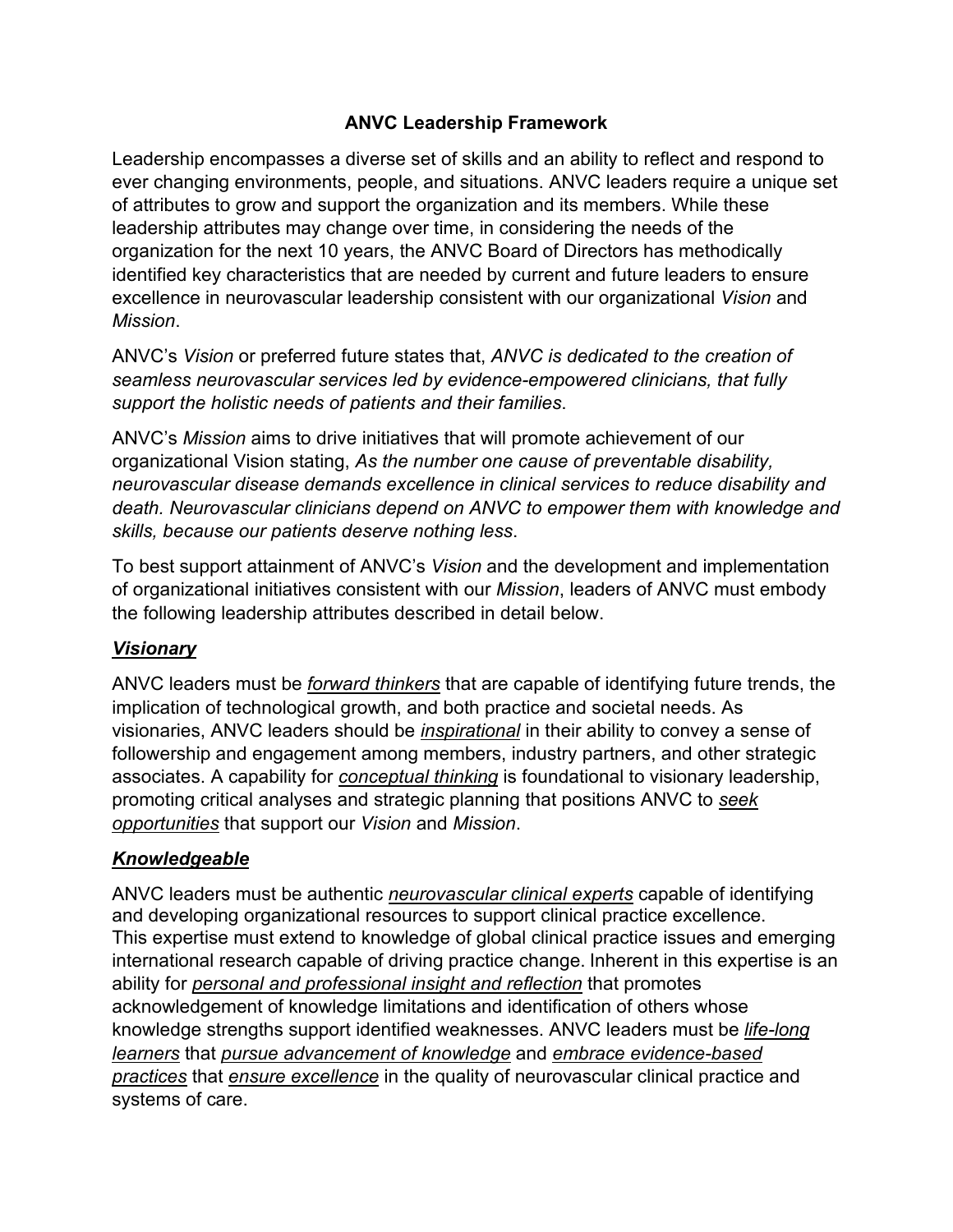*Organizational knowledge* is essential to ANVC leadership, including a clear understanding of the history and motivating factors that promoted ANVC's birth, and the driving forces behind our products and services. This knowledge must be integrated with personal-professional neurovascular expertise to enlarge the scope of services, products, and *Mission-based* resources offered by ANVC.

### *Emotionally Intelligent*

ANVC leaders must have a strong capacity for *self-awareness* that ensures reflection on their ability to develop and maintain healthy personal and professional relationships with others. *Trustworthiness, honesty, and integrity* are foundational to emotionally intelligent leadership, promoting selflessness that ensures ANVC's best interests come before personal-professional gain.

Sound critical-thinking skills must support *appropriate risk taking* and decision making by ANVC leaders to ensure the continued growth and evolution of the organization. ANVC leaders must demonstrate an *ability to work well with others*, including strong skills in the *management of conflict* that demonstrates *humility, patience, and respect for others*. Collectively, these attributes encourage open exchange of beliefs, shortcomings, strengths, and opportunities for improvement that will support *consensus building* and organizational advancement.

### *Global Citizens*

ANVC leaders must integrate *cultural and diversity awareness* with personal reflection that acknowledges inherent biases that may limit the value of others' contributions or opportunities that arise. An ability for healthy, collegial *collaboration* is central to ANVC service, as well as a commitment to enlarge one's personal and professional worldview. ANVC leaders must be *excellent communicators* that value networking with others, diverse thought and opinions, and demonstrate the ability to engage others in meaningful exchanges that promote ideas and methods to enrich *Mission-based* organizational resources.

# **Intersection of Leadership Attributes**

The intersection of these 4 key attributes (*Visionary*, *Knowledgeable*, *Emotionally Intelligent*, *Global Citizen*) integrates each concept with another to further describe the ideal ANVC leader (Figure). Specifically, the intersection of the characteristic, *Visionary,* with the characteristic, *Knowledgeable,* suggests that leaders must have an ability to support ANVC as a *Champion of Excellence* that envisions development and delivery of the highest quality of organizational products, services, and resources for neurovascular clinicians. The intersection of the characteristic, *Knowledgeable*, with the characteristic, *Emotionally Intelligent,* suggests that leaders should have an ability to provide *Insightful Guidance* that ensures respect and investment in others, alongside provision of selfless organizational service. The intersection of the characteristic, *Emotionally Intelligent*, with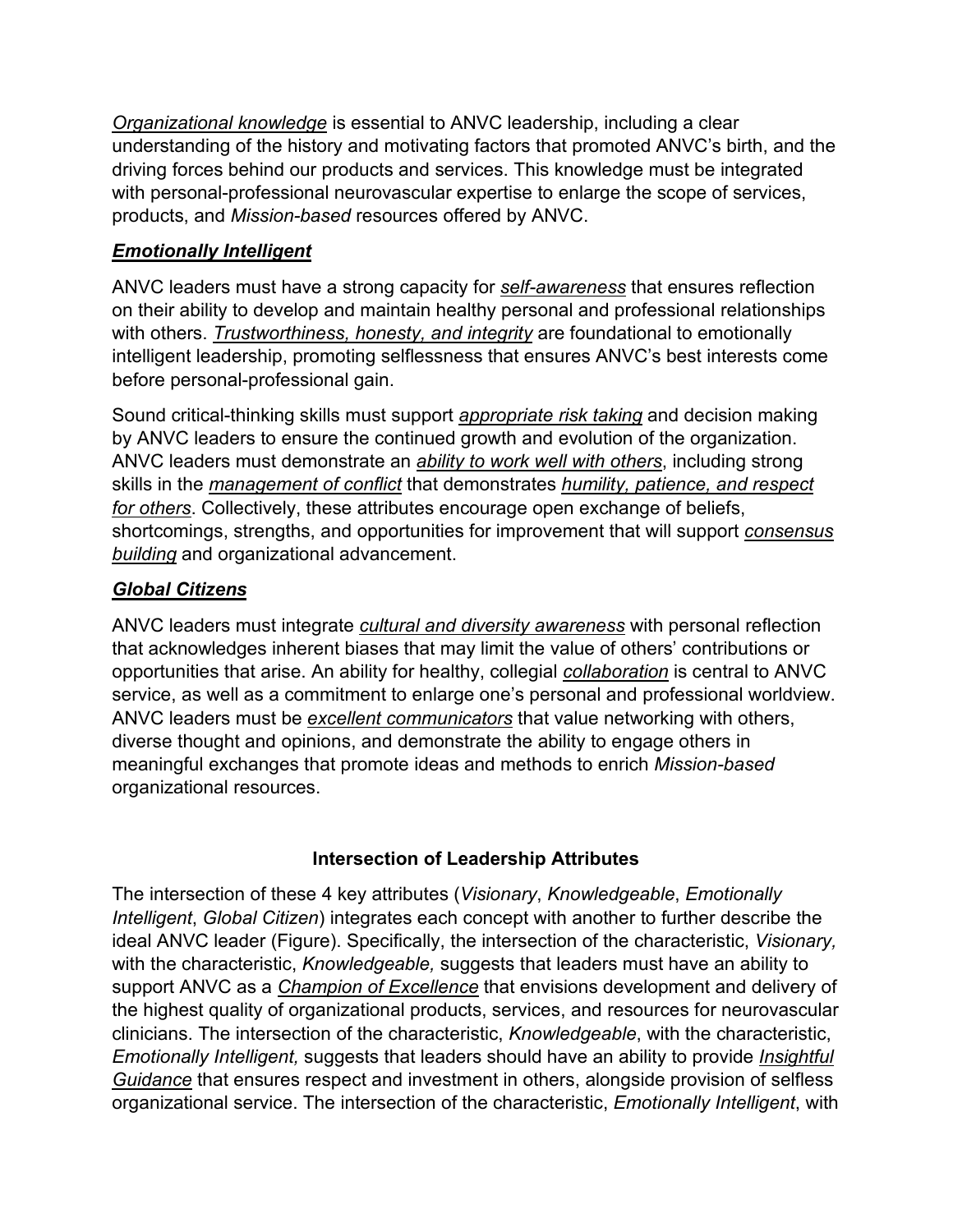the characteristic, *Global Citizen,* suggests an inherent value within ANVC leaders for *Authentic Inclusiveness* that demonstrates respect for diverse thought, backgrounds, practices, and member contributions. Lastly, the intersection of the characteristic, *Global Citizen*, with the characteristic, *Visionary*, suggests leadership that ensures *International Relevancy* that maintains and builds ANVC's position on the neurovascular world stage as the organizational leader for non-physician clinicians.



#### **How to Use This Document**

ANVC's Leadership Framework provides a detailed overview of the 4 leadership attributes that must support the development and selection of future organizational leaders. The usefulness of the framework extends to proposing leadership interview questions and processes, as well as to the setting of norms and values that support the organization and its committees, task forces, and strategic initiatives. Leadership entails creating cultures that ultimately drive and impact the performance of others. It is our hope that this framework will enable the selection and ongoing development of highly effective, positive future leaders that will steer ANVC toward a successful future that